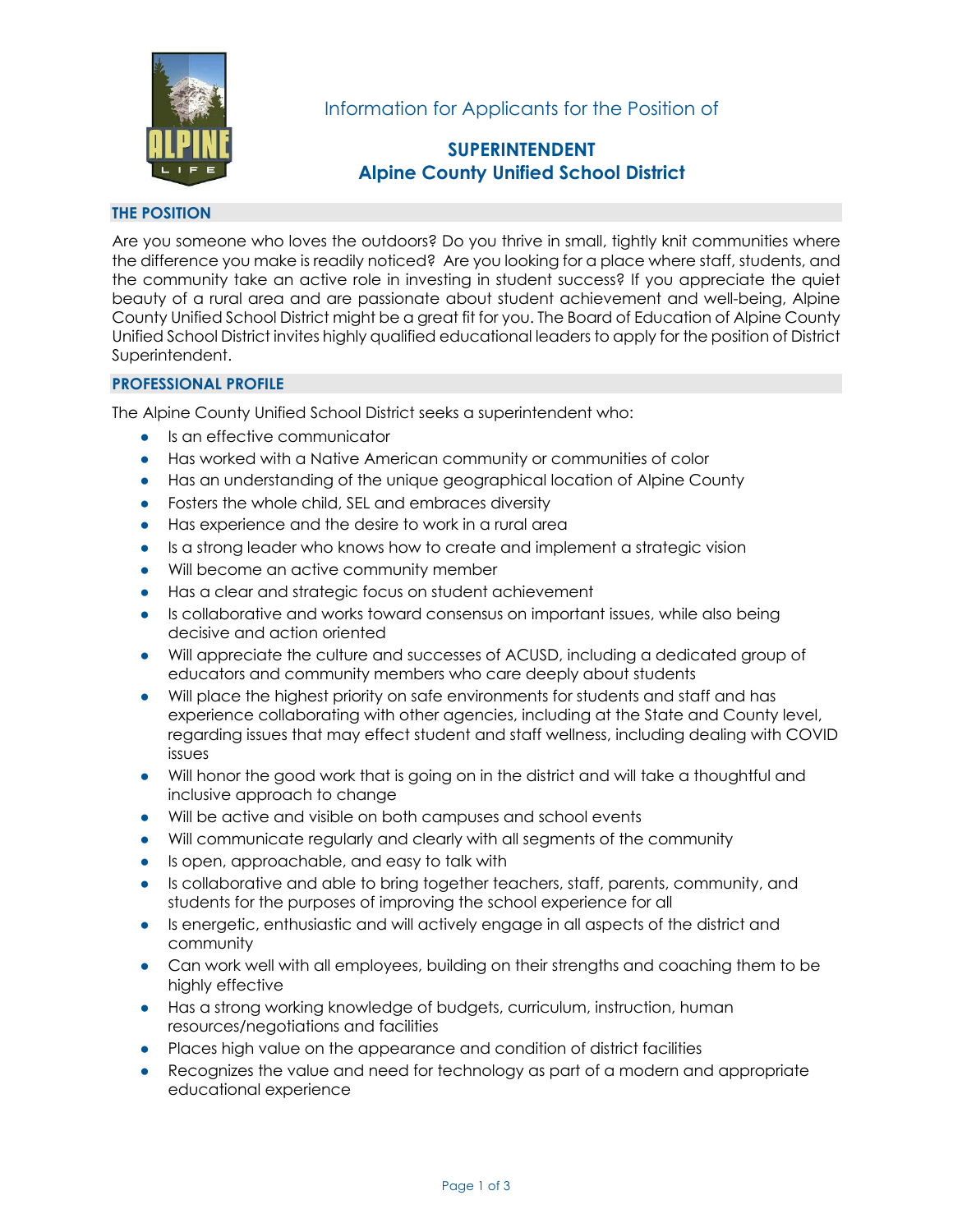- Is an empathetic listener, allowing input to inform decisions while being able to make the tough calls when necessary
- Has a commitment to appropriate evaluation, holding self and others to a high standard
- Is able to effectively manage, comprehend and retain large amounts of information

## **PERSONAL PROFILE**

The Alpine County Unified School District seeks a superintendent who:

- Understands and has experience working in small communities
- Is personable and approachable
- Is receptive to ideas
- Is genuine, authentic and a person of great integrity
- Is honest and transparent in all interactions
- Is a good listener, while also able to be decisive
- Has a sense of humor
- Is energetic and a tireless advocate for children and teachers
- Can creatively seek solutions
- Is respectful to all stakeholders
- Is sensitive to the needs of all students, including those with special needs
- Is a unifier who can bring the community together

## **DESIRED EDUCATION/EXPERIENCE**

- An educator with K-12 administrator experience, preferably in California
- A strong fiscal background and thorough understanding of the budget process
- A record of focusing on students and improving achievement
- A strong record of partnering with community groups

## **SELECTION PROCESS**

The Board of Education has retained Consultants Tom Changnon and Rich Fischer of Leadership Associates to recruit qualified candidates. The consultants will screen applications and recommend candidates to the Board for interviews and further consideration. The Board will have the opportunity to review all applications submitted. Any contact with board members, in an attempt to influence the selection process, will be considered a breach of professional ethics. Finalists will have an opportunity to familiarize themselves with the community and schools. Board members reserve the right to visit the District and communities of a candidate prior to a final decision.

## **SALARY AND CONTRACT**

The salary will be competitive and based upon qualifications and experience. A multi-year contract will be considered.

## **APPLICATION REQUIREMENTS**

To be considered, the candidate must provide:

- A fully completed application form
- A letter of application
- A resume
- Three letters of recommendation
- Five professional references
- Verification of degrees and credentials (finalists only)

*All materials will be acknowledged and treated confidentially*